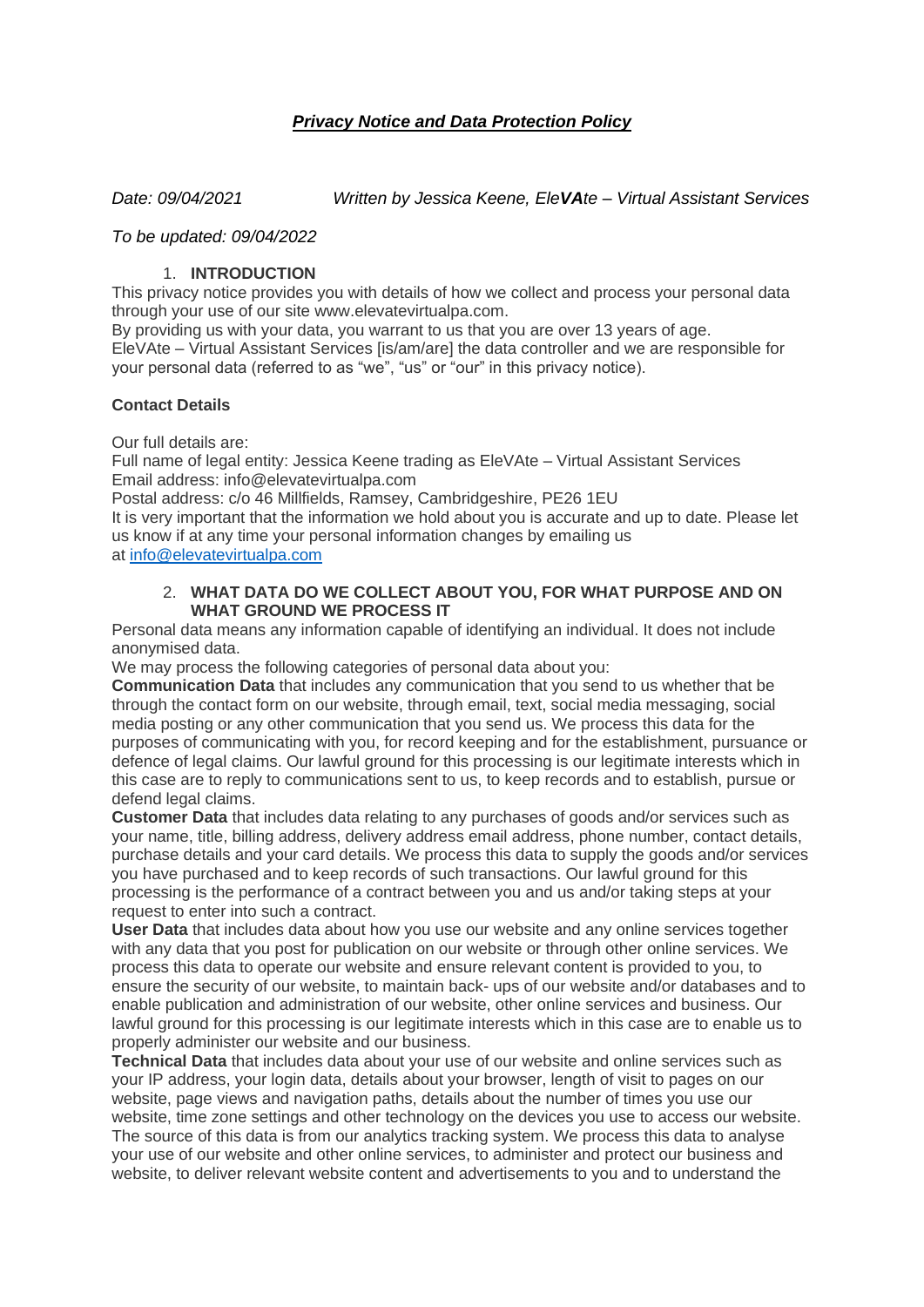effectiveness of our advertising. Our lawful ground for this processing is our legitimate interests which in this case are to enable us to properly administer our website and our business and to grow our business and to decide our marketing strategy.

**Marketing Data** that includes data about your preferences in receiving marketing from us and our third parties and your communication preferences. We process this data to enable you to partake in our promotions such as competitions, prize draws and free give-aways, to deliver relevant website content and advertisements to you and measure or understand the effectiveness of this advertising. Our lawful ground for this processing is our legitimate interests which in this case are to study how customers use our products/services, to develop them, to grow our business and to decide our marketing strategy.

We may use Customer Data, User Data, Technical Data and Marketing Data to deliver relevant website content and advertisements to you (including Facebook adverts or other display advertisements) and to measure or understand the effectiveness of the advertising we serve you. Our lawful ground for this processing is legitimate interests which is to grow our business. We may also use such data to send other marketing communications to you. Our lawful ground for this processing is either consent or legitimate interests (namely to grow our business). Client or Prospect Data that includes basic data about yourself. We process this data to assist

with working on your behalf, to discuss how we can help, produce contracts. Our lawful ground of processing is contract.

We do not collect any Sensitive Data about you. Sensitive data refers to data that includes details about your race or ethnicity, religious or philosophical beliefs, sex life, sexual orientation, political opinions, trade union membership, information about your health and genetic and biometric data. We do not collect any information about criminal convictions and offences. Where we are required to collect personal data by law, or under the terms of the contract between us and you do not provide us with that data when requested, we may not be able to perform the contract (for example, to deliver goods or services to you). If you do not provide us with the requested data, we may have to cancel a product or service you have ordered but if we do, we will notify you at the time.

We will only use your personal data for a purpose it was collected for or a reasonably compatible purpose if necessary. For more information on this please email us at info@elevatevirtualpa.com. In case we need to use your details for an unrelated new purpose we will let you know and explain the legal grounds for processing.

We may process your personal data without your knowledge or consent where this is required or permitted by law.

# 3. **HOW WE COLLECT YOUR PERSONAL DATA**

We may collect data about you by you providing the data directly to us (for example by filling in forms on our site or by sending us emails). We may automatically collect certain data from you as you use our website by using cookies and similar technologies. Please see our cookie policy for more details about this. (Coming soon).

We may receive data from third parties such as analytics providers such as Google based outside the EU, advertising networks such as Facebook based outside the EU, such as search information providers such as Google based outside the EU, providers of technical, payment and delivery services, such as data brokers or aggregators.

We may also receive data from publicly available sources such as Companies House and the Electoral Register based inside the EU.

# 4. **MARKETING COMMUNICATIONS**

Our lawful ground of processing your personal data to send you marketing communications is either your consent or our legitimate interests (namely to grow our business).

Under the Privacy and Electronic Communications Regulations, we may send you marketing communications from us if (i) you made a purchase or asked for information from us about our goods or services or (ii) you agreed to receive marketing communications and in each case, you have not opted out of receiving such communications since. Under these regulations, if you are a limited company, we may send you marketing emails without your consent. However, you can still opt out of receiving marketing emails from us at any time.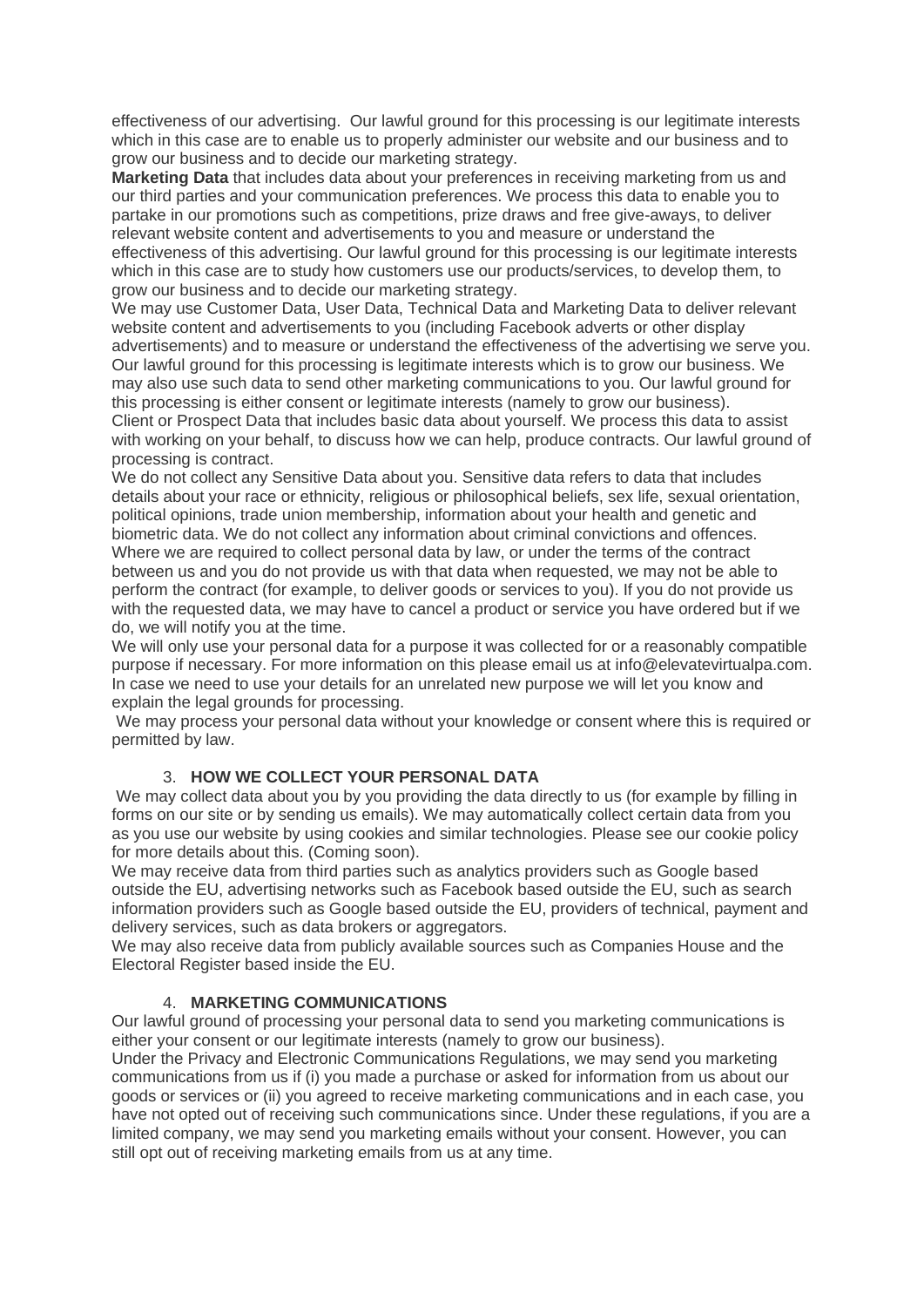Before we share your personal data with any third party for their own marketing purposes, we will get your express consent.

You can ask us or third parties to stop sending you marketing messages at any time by following the opt-out links on any marketing message sent to you or by emailing us at [info@elevatevirtualpa.com](mailto:info@elevatevirtualpa.com) at any time.

If you opt out of receiving marketing communications this opt-out does not apply to personal data provided as a result of other transactions, such as purchases, warranty registrations etc.

# 5. **DISCLOSURES OF YOUR PERSONAL DATA**

We may have to share your personal data with the parties set out below:

- Service providers who provide IT and system administration services.
- Professional advisers including lawyers, bankers, auditors, and insurers.
- Government bodies that require us to report processing activities.

Third parties to whom we sell, transfer, or merge parts of our business or our assets.

We require all third parties to whom we transfer your data to respect the security of your personal data and to treat it in accordance with the law. We only allow such third parties to process your personal data for specified purposes and in accordance with our instructions.

## 6. **INTERNATIONAL TRANSFERS**

We are subject to the provisions of the General Data Protection Regulations that protect your personal data. Where we transfer your data to third parties outside of the EEA, we will ensure that certain safeguards are in place to ensure a similar degree of security for your personal data. As such:

We may transfer your personal data to countries that the European Commission have approved as providing an adequate level of protection for personal data by; or

If we use US-based providers that are part of EU-US Privacy Shield, we may transfer data to them, as they have equivalent safeguards in place; or

Where we use certain service providers who are established outside of the EEA, we may use specific contracts or codes of conduct or certification mechanisms approved by the European Commission which give personal data the same protection it has in Europe.

If none of the above safeguards is available, we may request your explicit consent to the specific transfer. You will have the right to withdraw this consent at any time.

# 7. **DATA SECURITY**

We have put in place security measures to prevent your personal data from being accidentally lost, used, altered, disclosed, or accessed without authorisation. We also allow access to your personal data only to those employees and partners who have a business need to know such data. They will only process your personal data on our instructions and they must keep it confidential.

We have procedures in place to deal with any suspected personal data breach and will notify you and any applicable regulator of a breach if we are legally required to.

#### 8. **DATA RETENTION**

We will only retain your personal data for as long as necessary to fulfil the purposes we collected it for, including for the purposes of satisfying any legal, accounting, or reporting requirements. When deciding what the correct time is to keep the data for, we look at its amount, nature and sensitivity, potential risk of harm from unauthorised use or disclosure, the processing purposes, if these can be achieved by other means and legal requirements.

For tax purposes the law requires us to keep basic information about our customers (including Contact, Identity, Financial and Transaction Data) for six years after they stop being customers. In some circumstances we may anonymise your personal data for research or statistical purposes in which case we may use this information indefinitely without further notice to you.